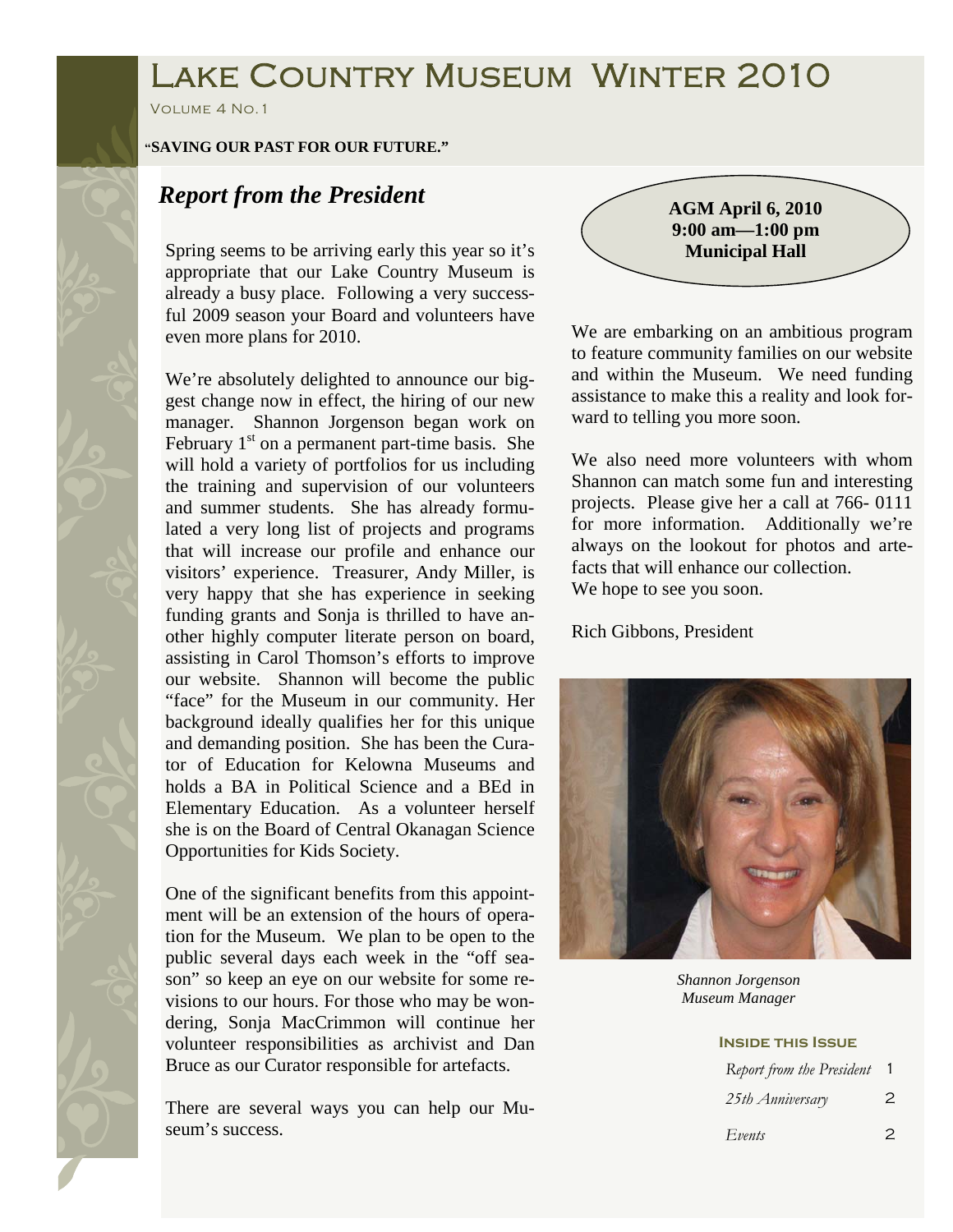

*Current display at District of Lake Country* 

The 'Local Champions' exhibit in the District of Lake Country building lobby was an ad hoc project from start to finish.

The Board of Directors of the museum held a 'visioning' meeting in January of 2009. Discussion suggested we needed more exposure with 'outreach' exhibitions. Parks and Recreation Director, Steve Schaffrick, said that we could use one of the exhibit cases in the lobby and that he would have one cleared out for us.

Sonja MacCrimmon, Archivist, knew that Lake Country had several people who had competed in international, national or provincial sports competitions and started asking the other volunteers for names. We have lots of files on individuals and families who have lived, worked and played in this area but we don't yet have them catalogued by contribution to community or reason for fame. As a group, we came up with some names and pulled the files that we had of some individuals and we looked up others on the Internet.

Sonja created an exhibit to coincide with Heritage Week and the 2010 Olympics. The exhibit includes newspaper clippings and internet write-ups of our local athletes..

We plan to continue to put up exhibits in the case in the District of Lake Country building, probably one every two months or so. The next one will be on the history of ranching in this area and after that, who knows? We are always open to suggestions.

Please contact Sonja McCrimmon at the museum at 250 766-0111